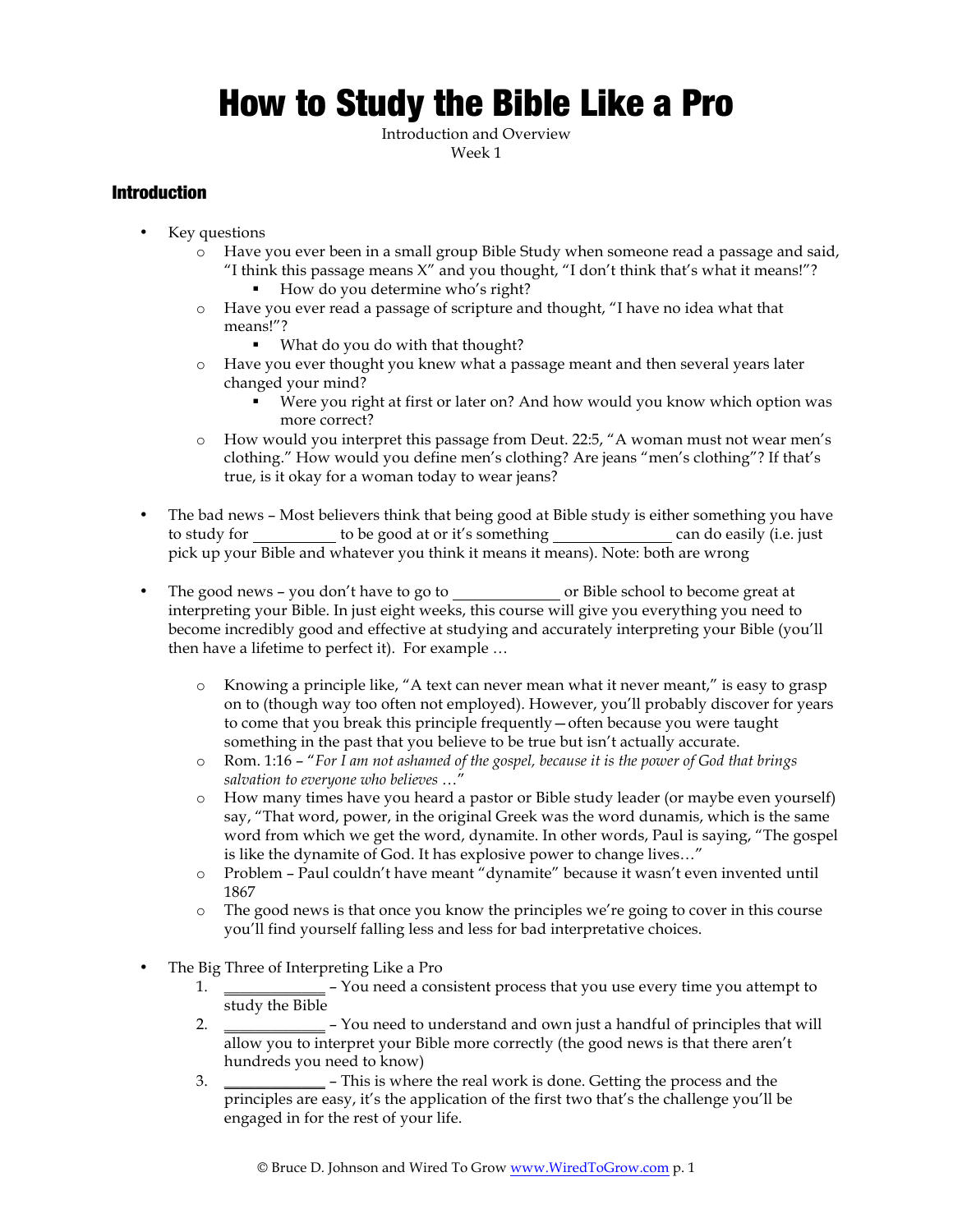- A few more introductory thoughts before we begin
	- 1. You are already an interpreter (everyone is), the only question is whether you're a one or a bad one
	- 2. When we use the word Interpretation (big "I") in this course, we're going to use it in a very specific way. Interpretation = what the text (i.e. past tense/what the original author meant when he wrote what we have recorded in our Bibles)
	- 3. Application (big " $A$ ") = what the text today (i.e. present tense)
		- Note: the order is important. Interpretation should always precede application (most people do it in reverse)
		- The only control we have over interpretation is authorial intent ("What did the original author mean when he said X?")
		- § To apply a Biblical text to your life today you always want to look for the "Principle" in the text and then translate that principle across 2000 years.
			- *"Do not get drunk which leads to debauchery. Instead be filled with the Spirit."* Eph. 5:18
		- While each Biblical text has one valid meaning, they have a multitude of applications (held in check by the original meaning).
	- 4. The goal in accurate interpretation isn't to be a certain knower but a interpreter.
		- § God honors faith more than certainty (and especially ego)
		- Certainty is an \_\_\_\_\_\_\_\_\_\_\_\_\_\_\_. Probability is a reality.
		- If certainty were possible, we would need only one official commentary on each book of the Bible (but there isn't just one, there are hundreds)
		- Never forget, when asked what the great commandant was, Jesus didn't answer, "Know it all," or "Get it right." He said it was to love God and love people.
	- 5. The hermeneutical spiral (Hermeneutics is the study of the principles of interpretation) is critical to understanding your role in interpretation
		- § A professor from my alma mater, Trinity Evangelical Divinity School (TEDS), Grant Osborne, wrote the book on this subject (The Hermeneutical Spiral)
		- The general idea is that only the author of a text (Paul or Peter or David or Moses) knew for certain what they wrote and what it meant (and we're not them)
		- When we come to a text, we all come to that text with our own beliefs, experiences, perspectives, history, etc. that may or may not be related to what the author originally meant
		- So, when we first take a shot at interpreting a text, we're usually \_\_\_\_\_\_\_\_\_\_\_ out on the spiral than we think



§ Therefore, our job in interpreting the Bible is to be responsible in trying to move closer and closer toward the dot, all the time realizing, in humility, that we really

© Bruce D. Johnson and Wired To Grow www.WiredToGrow.com p. 2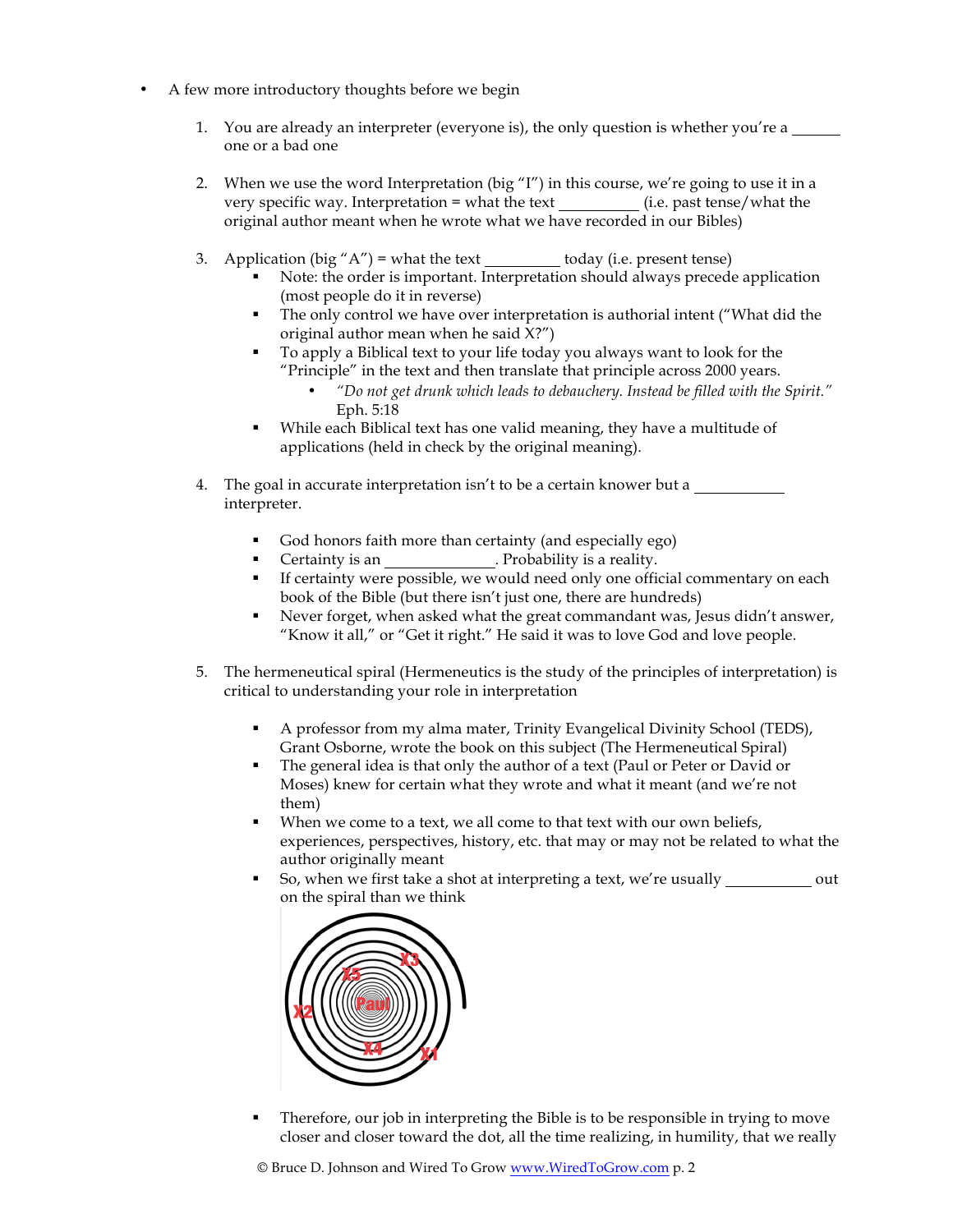don't know for sure what the text meant with 100% certainty (i.e. humility is a good thing in interpretation. In fact, it's essential to being a good interpreter).

- 6. Major on majors, minor on minors. When good devout believers disagree on the meaning of something, it's usually wise to hold that thing .
- Course Outline
	- 1. Introduction and Overview
	- 2. Interpretation I: Learning to Be a Master Interpreter
	- 3. Interpretation II: Getting Clear on Genre Implications
	- 4. Observation: Improving Your Ability to See What's Really In The Text
	- 5. Research: Leveraging the Secret to Becoming a Brilliant Interpreter
	- 6. Interpretation III: Getting Good At Deciding What the Text Meant
	- 7. Application: Figuring Out What That Text Means Today
	- 8. How to Do a Book Study

Disclaimer: While this course is the first course in the new LifePark Institute, the views expressed in this course are entirely mine and not always the views of LifePark Church. The Body of Christ at LifePark is big enough to embrace diversity of opinion which also means that you should feel free to disagree with any conclusion or position I take—just make sure you disagree for good reasons—like any good responsible interpreter.

### I. Utilize a Four-Step Framework When Studying Your Bible (ORIA)

- 1. \_\_\_\_\_\_\_\_\_\_\_\_\_\_\_\_\_\_ ("What do I see?")
- 2. Research ("What could this mean?")
- 3. \_\_\_\_\_\_\_\_\_\_\_\_\_\_\_\_\_\_ ("What did it mean?")
- 4. Application ("What does this mean for me?")
- 5. This framework is like an accordion. You can expand and contract it at will depending on how deep you want to go
- 6. Example: Acts 1:8

*"But you will receive power when the Holy Spirit comes on you; and you will be my witnesses in Jerusalem, and in all Judea and Samaria, and to the ends of the earth."*

#### II. Make Sure You're Operating From the Right Assumptions

1. The Bible is the authoritative and Word of God

*All Scripture is God-breathed and is useful for teaching, rebuking, correcting and training in righteousness, so that the servant of God may be thoroughly equipped for every good work. 2 Tim. 3:16-17*

*Above all, you must understand that no prophecy of Scripture came about by the prophet's own interpretation of things. For prophecy never had its origin in the human will, but prophets, though human, spoke from God as they were carried along by the Holy Spirit. 2 Peter 1:20-21*

2. Each and every follower of Jesus has the right and the to interpret the Bible for himself or herself (i.e. you don't need a priest or pastor to do the interpretive work for you. Think,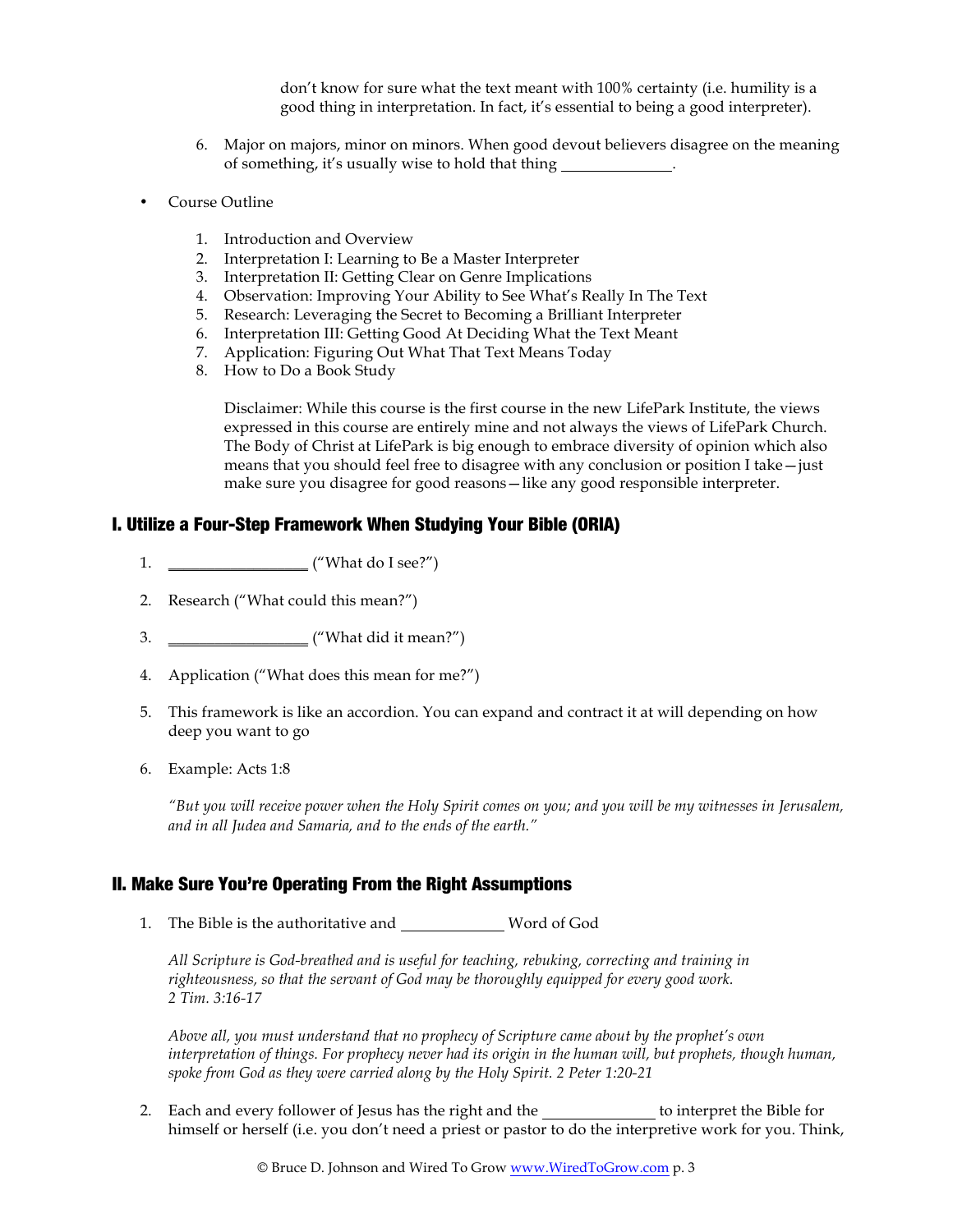"The Reformation").

- 3. The Bible can be interpreted and understood by people using an accurate \_\_\_\_\_\_\_\_\_\_\_ (i.e. you don't need to know Greek and Hebrew to understand your Bible … Phew!)
- 4. The Bible is a cohesive \_\_\_\_\_\_\_\_\_\_\_(not a random collection of differing thoughts from different authors) so it doesn't contradict itself. Rather Scripture helps interpret Scripture.
- 5. The Bible is an \_\_\_\_\_\_\_\_\_\_\_\_\_\_\_\_\_\_\_ document, not a systematic theology
- 6. The guidance of the Holy Spirit is essential to interpreting your Bible correctly

*"I have much more to say to you, more than you can now bear. But when he, the Spirit of truth, comes, he*  will guide you into all the truth. He will not speak on his own; he will speak only what he hears, and he will *tell you what is yet to come. John 16:12-13*

#### III. Always Use a Good Translation Whenever You Engage in Bible Study

- 1. The good news is that the twin sciences of Textual and Bible Translation have become so good that you don't need to know Greek and Hebrew (or a little Aramaic) to do good, solid, responsible interpretive work
- 2. Most Bible translations (for the New Testament) now work from either the UBS (United Bible Society) or the Nestle-Aland Greek texts. The good news for you is that the two Greek texts are identical even though the general theological perspectives are different (in other words, even though we don't have the original manuscripts, you can trust the " that your English Bible translators are using as being incredibly accurate
- 3. Now, when it comes to Bible Translation, there are three primary philosophies of translation
	- a. Literal translate Greek word to English word as close as possible (word for word)
	- b. Dynamic **b.** translate by conveying the sense of the word in its context (i.e. thought to thought vs. word to word)
	- c. Paraphrase a unique and fresh way, usually for one translator, to convey the meaning of the original text

Note: for the purposes of studying your Bible, you should always use either a literal or a dynamic equivalency translation—not a paraphrase.

- 4. Here's an example of the differences of the three philosophies in practice 1 Cor. 7:8-9
	- a. Literal KJV
		- i. *I say therefore to the unmarried and widows, it is good for them if they abide even as I. But if they cannot contain, let them marry: for it is better to marry than to burn*.
	- b. Dynamic Equivalency NIV
		- *i. Now to the unmarried and the widows I say: It is good for them to stay unmarried, as I do. But if they cannot control themselves, they should marry, for it is better to marry than to burn with passion.*
	- c. Paraphrase The Message
		- *i. I do, though, tell the unmarried and widows that singleness might well be the best thing for them, as it has been for me. But if they can't manage their desires and emotions, they should by all means go ahead and get married. The difficulties of marriage are preferable by far to a sexually tortured life as a single.*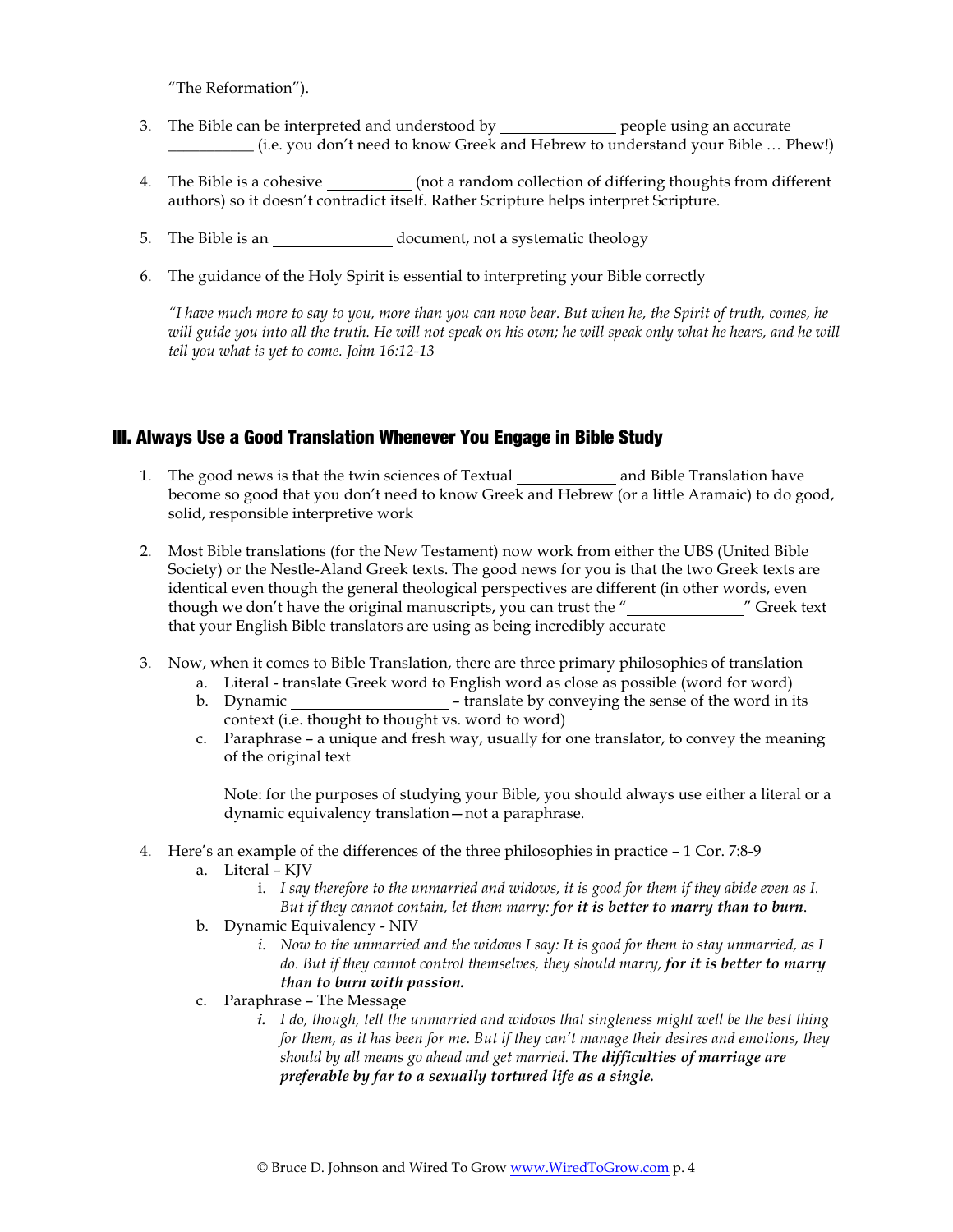5. Here are how some of the major translations break down based on their philosophy of translation

| Literal Translation            | Dynamic Equivalency Trans.      | Paraphrase Translations |
|--------------------------------|---------------------------------|-------------------------|
| New American Standard (NASB)   | New International Version (NIV) | The Message             |
| King James Version (KJV)       | Today's New International       | The Living Bible        |
| New King James Version (NKJV)  | Version (TNIV)                  | Phillips Translation    |
| English Standard Version (ESV) | New American Bible (NAB)        |                         |
| Revised Standard Version (RSV) | New Century Version (NCV)       |                         |
| New Revised Standard (NRSV)    |                                 |                         |

- 6. One last note on translations: Every generation a new translation because language changes over time. The Greek and Hebrew texts do not change, but the translation from those original texts needs to change because the meanings of words change.
	- a. For example, in the early  $20<sup>th</sup>$  century to say that someone was gay meant that they were happy. In the 21<sup>st</sup> century it clearly refers to an individual's sexual preference

# Making It Real

- 1. On a scale of 1-10 (high) how deeply do you believe you have the ability to become a good interpreter of your Bible?
- 2. For you personally, why do you want to become a better interpreter of the Bible?
- 3. What are a couple things you believed to be true in the past that you no longer believe to be true today?
- 4. When you start reading or studying your Bible do you usually try to interpret it first in light of the original audience or apply it to your life today?
- 5. Go back and review the assumptions list. Are there any there that you disagree with or struggle with believing? If so, why?
- 6. Do you have a good Bible to use for studying (i.e. not a paraphrase) and one that's easy for you to read? If not, make sure you purchase one this week. Note: My favorite online platform is www.BibleGateway.com and my favorite app is Holy Bible by LifeChurch.tv. Both have multiple versions available)
- 7. Pick a chapter out of your Bible this week and start using the ORIA method. We'll go into detail later about how to become better at each skill but you can begin this week starting to make better observations, doing some research, interpreting what you think the original author meant to his original audience and then pulling out the principle to apply to your life. If you just start working the system, you will become better immediately. Oh, and don't forget to pray for the Holy Spirit to lead you BEFORE you start reading and studying.

Book: \_\_\_\_\_\_\_\_\_\_\_\_\_\_\_\_\_\_\_\_\_\_\_\_\_\_\_\_\_\_\_ Chapter: \_\_\_\_\_\_\_\_\_\_\_\_\_\_\_\_\_\_\_\_\_\_\_\_\_\_\_